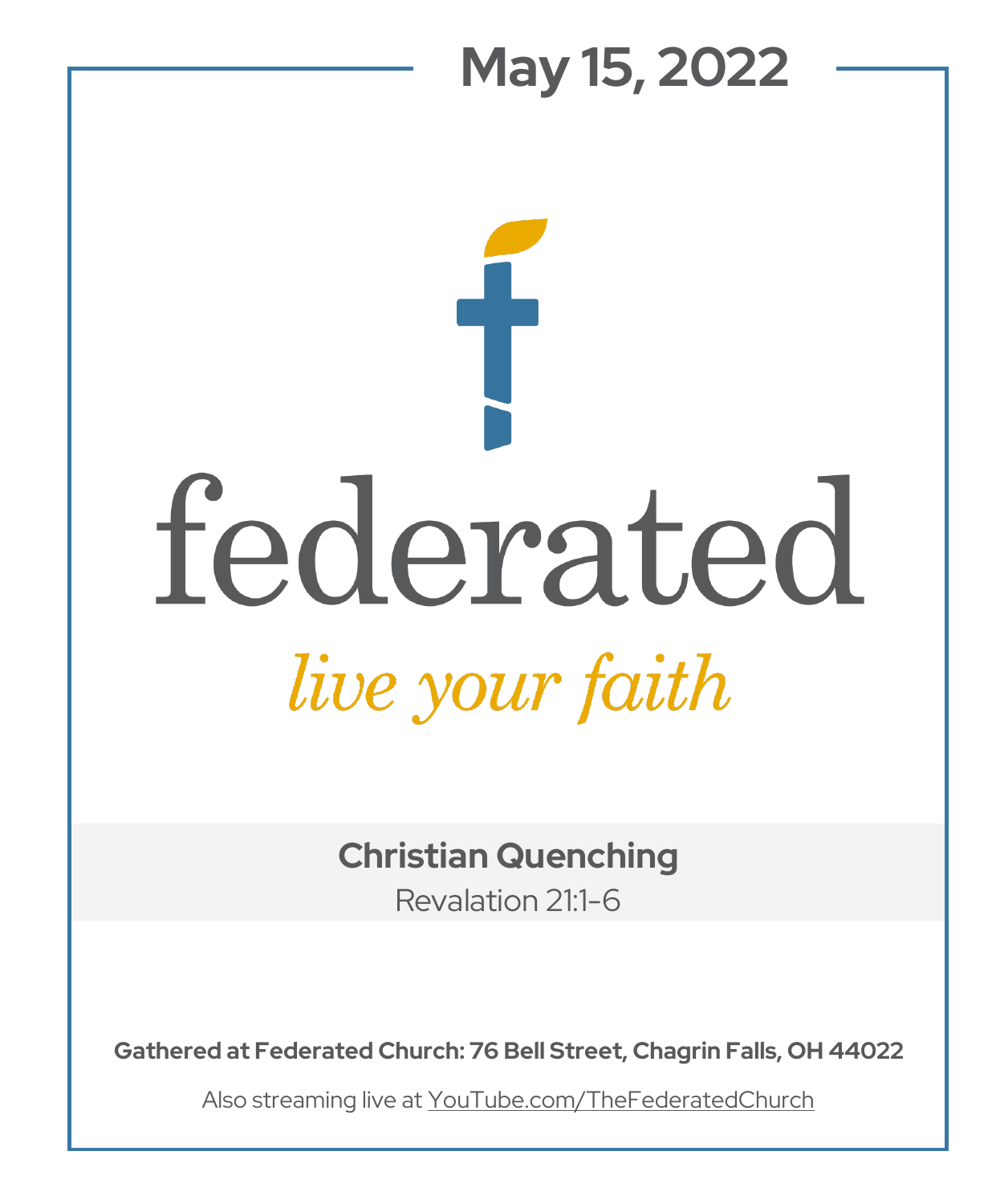

| May 15, 2022     | <b>Fifth Sunday of Easter</b>                                                                                                                                                                                                                                                                                                                                                                                                                                                                                                                                                                                                                                      | <b>10 AM</b>                                    |
|------------------|--------------------------------------------------------------------------------------------------------------------------------------------------------------------------------------------------------------------------------------------------------------------------------------------------------------------------------------------------------------------------------------------------------------------------------------------------------------------------------------------------------------------------------------------------------------------------------------------------------------------------------------------------------------------|-------------------------------------------------|
|                  | Chimes indicate the service is starting, and silence is appreciated to prepare for worship.                                                                                                                                                                                                                                                                                                                                                                                                                                                                                                                                                                        |                                                 |
| <b>Prelude</b>   | Healer of Our Every III (F. Ashdown)                                                                                                                                                                                                                                                                                                                                                                                                                                                                                                                                                                                                                               | Marcia Snavely, organ                           |
|                  | <b>Welcome and Announcements</b>                                                                                                                                                                                                                                                                                                                                                                                                                                                                                                                                                                                                                                   | Rev. Hamilton Throckmorton                      |
| ****             |                                                                                                                                                                                                                                                                                                                                                                                                                                                                                                                                                                                                                                                                    |                                                 |
| <b>Introit</b>   | Sing a New Song Unto the Lord (Robert Thygerson)                                                                                                                                                                                                                                                                                                                                                                                                                                                                                                                                                                                                                   | <b>Federated Choir</b><br>Marcia Snavely, organ |
|                  | <b>Call to Worship</b> (responsive)<br>One: We gather at the waters of the Giver of life<br>All: as a hot and withered crowd gathers on the beach on a sweltering summer day.<br>One: We drink at the fountain of the Giver of life                                                                                                                                                                                                                                                                                                                                                                                                                                | Marty Culbertson                                |
|                  | All: as a tired worker watches for the change of shift.<br>One: We desire our thirst to be quenched and our longings satisfied.<br>All: May we find refreshment and restoration in God.<br><b>Passing of Christ's Peace</b>                                                                                                                                                                                                                                                                                                                                                                                                                                        |                                                 |
|                  | (K-6th graders dismissed to Sunday School in Room 220)                                                                                                                                                                                                                                                                                                                                                                                                                                                                                                                                                                                                             |                                                 |
| *<br><b>Hymn</b> | This Is a Day of New Beginnings                                                                                                                                                                                                                                                                                                                                                                                                                                                                                                                                                                                                                                    | No. 518                                         |
| Amen.            | <b>Opening Prayer</b> (unison)<br>Eternal God, our Alpha and Omega, our beginning and our end,<br>we have gathered in this time and at this place to worship you.<br>In your time, you created all things,<br>and wove into their fabric a yearning for fulfillment in you.<br>It is this yearning within us which has pulled us here this morning.<br>Take these moments, O Lord of time and space,<br>and complete them in us through Your Holy Spirit,<br>that our strength may be renewed to sing a new song of your glory<br>in a world which longs for your justice and peace.<br>All this we ask in the name of Jesus, in whom we become your new creation. | Marty Culbertson                                |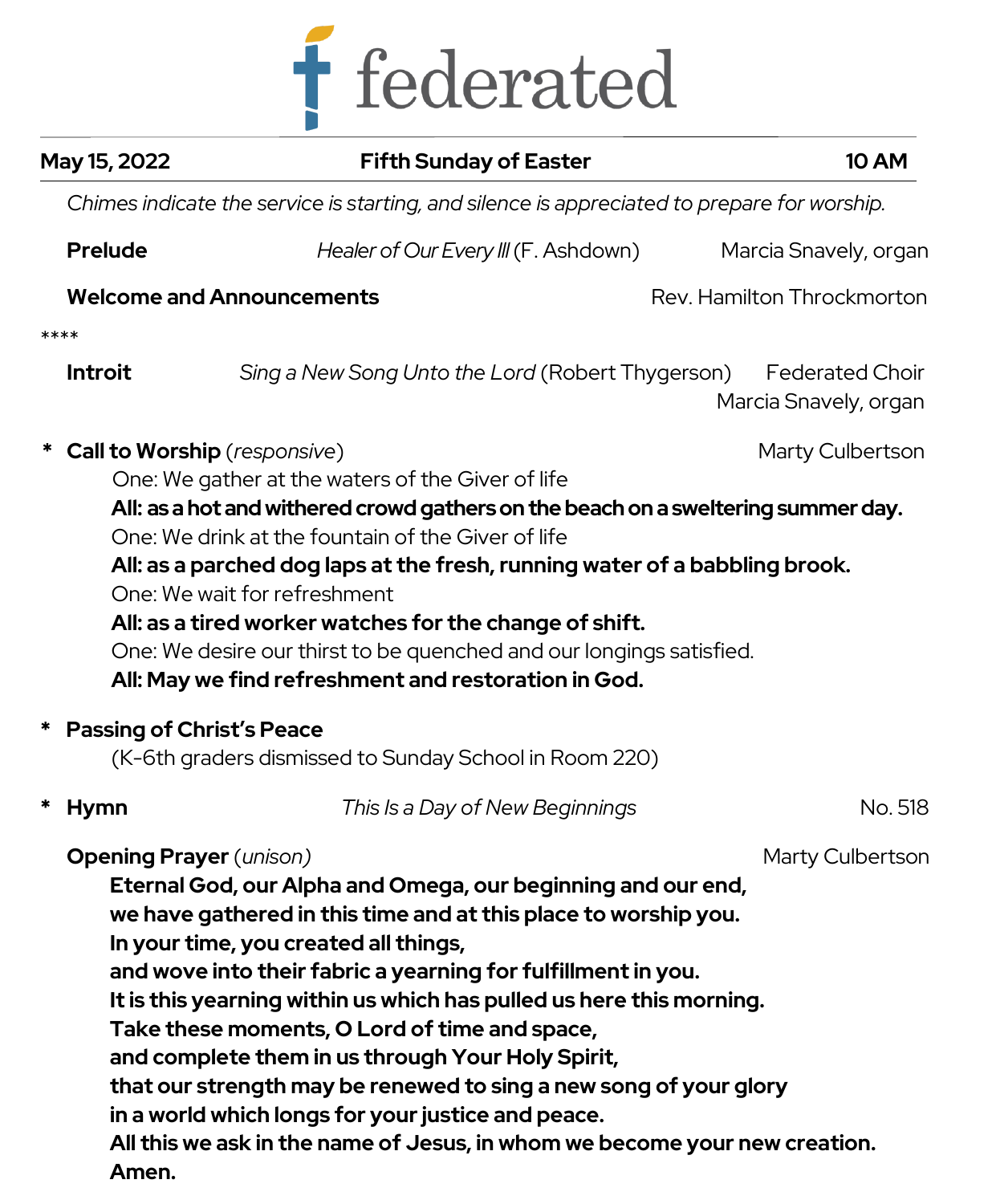|                                                                                                                                                                                                                                                                                                                                                                                               |                    | <b>Generosity Impact Moment</b>                         | Marty Culbertson                                |  |
|-----------------------------------------------------------------------------------------------------------------------------------------------------------------------------------------------------------------------------------------------------------------------------------------------------------------------------------------------------------------------------------------------|--------------------|---------------------------------------------------------|-------------------------------------------------|--|
|                                                                                                                                                                                                                                                                                                                                                                                               |                    | <b>Recognition of High School Seniors</b>               | Marty Culbertson                                |  |
| <b>Invitation to Generosity</b>                                                                                                                                                                                                                                                                                                                                                               |                    | Marty Culbertson                                        |                                                 |  |
|                                                                                                                                                                                                                                                                                                                                                                                               | Anthem             | And I Saw a New Heaven (Edgar Bainton)                  | <b>Federated Choir</b><br>Marcia Snavely, organ |  |
|                                                                                                                                                                                                                                                                                                                                                                                               |                    | <b>Prayers of Thanksgiving and Fellowship of Prayer</b> | <b>Betsy Wooster</b>                            |  |
| <b>Lord's Prayer</b><br>Our Father, who art in heaven, hallowed be thy name.<br>Thy kingdom come, thy will be done, on earth as it is in heaven.<br>Give us this day our daily bread.<br>And forgive us our sins, as we forgive those who sin against us.<br>And lead us not into temptation but deliver us from evil.<br>For thine is the kingdom and the power and the glory forever. Amen. |                    |                                                         |                                                 |  |
|                                                                                                                                                                                                                                                                                                                                                                                               |                    |                                                         |                                                 |  |
| *                                                                                                                                                                                                                                                                                                                                                                                             | <b>Hymn</b>        | O Holy City, Seen of John                               | (See Back)                                      |  |
|                                                                                                                                                                                                                                                                                                                                                                                               | <b>Scripture</b>   | Revelation 21:1-6                                       | Rev. Throckmorton                               |  |
|                                                                                                                                                                                                                                                                                                                                                                                               | <b>Sermon</b>      |                                                         | Rev. Throckmorton                               |  |
| *                                                                                                                                                                                                                                                                                                                                                                                             | <b>Hymn</b>        | Glorious Things of Thee Are Spoken                      | No. 709                                         |  |
| *                                                                                                                                                                                                                                                                                                                                                                                             | <b>Benediction</b> |                                                         | Rev. Throckmorton                               |  |
|                                                                                                                                                                                                                                                                                                                                                                                               | Postlude           | When in Our Music God Is Glorified (arr. M. Limbaugh)   | Marcia Snavely, organ                           |  |

#### **All worship leaders and musicians have been fully vaccinated.**